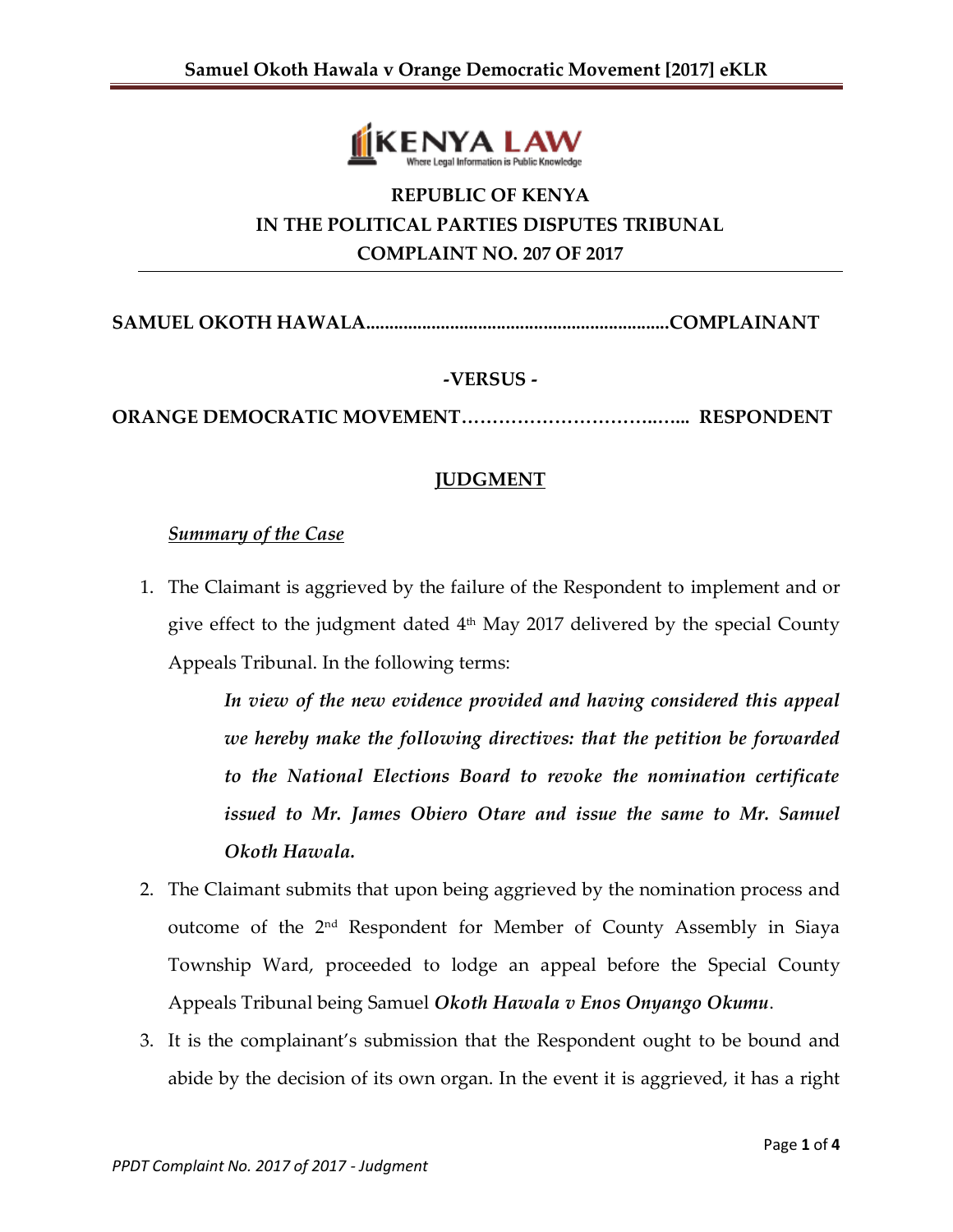to challenge the same by filing an appeal. The Complainant argues that in the present case no such appeal has been rendered and hence the decision stands as a valid decision.

- 4. The complainant submits that the Respondent has breached his right to fair hearing under Article 47 of the Constitution as read together with the Fair Administration Act, 2015, the right to political right as guaranteed under Article 38 of the Constitution and the principles espoused under Article 10 of the Constitution.
- 5. He argues that his expectation is for the Respondent to give effect to the decision and communication to him in writing on the way forward in light of the aforesaid decision. It is the responsibility of the Respondent to abide by its decision by upholding and respecting its party organs and the directives of such organs. He relies upon the case of *Keroche Industrial Limited V Kenya Revenue Authority & 5 Others Misc Civil Application 743 of 2006*.
- 6. The Complainant urges the Tribunal to allow the present complaint by compelling the Respondent to issue him with the nomination certificate for the positon of Member of County Assembly for Siaya Township Ward, Alego Usonga Constituency, Siaya County.
- 7. The Respondent despite being served failed to enter appearance.

#### *Issue for determination*

- 8. The issue arising for determination is *Whether the Respondent has defied the order of the ODM special County Appeals Tribunal issued on 4 th May 2017:*
- 9. It is the Claimant's submission that the CAT decision held that he was the rightfully chosen nominee. A perusal of the CAT decision contradicts the Complainants statement. It directs the National Elections Board to revoke the nomination certificate and issue it to the complainant. This decision was issued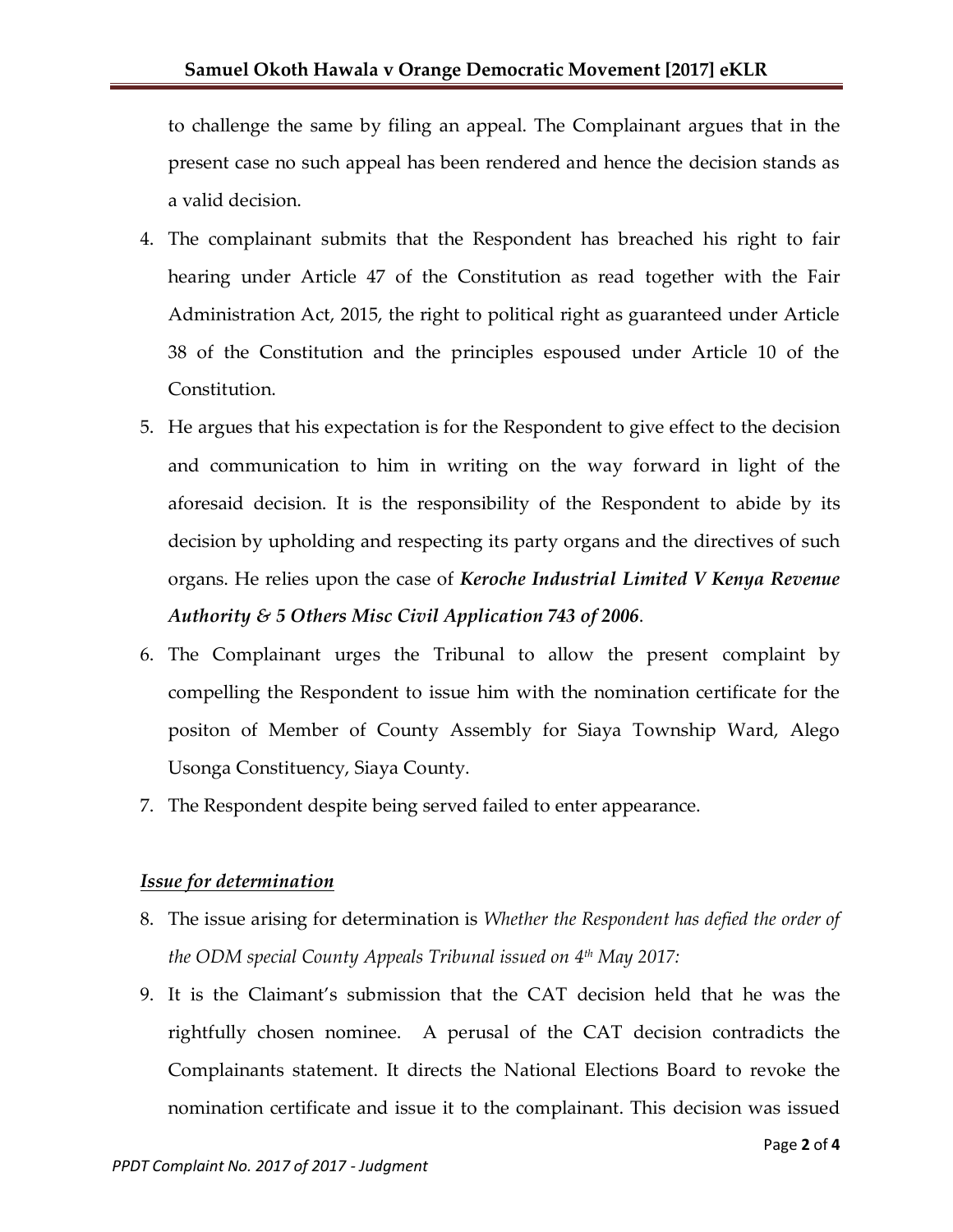pursuant to an application for review of the ruling of 2nd May 2017 by the CAT. It stated as follows;

*'This application was filed by Samuel Okoth Hawala an aspirant of Siaya Township Ward requesting a review of the ruling dated 2ndMay 2017 ….. '*

- **10.** This contradicts the claimants own statement that he was the rightful nominee. Further the Complainant has not provided a copy of the decision being referred to dated 2nd May 2017. This casts doubt in the decision of the CAT. The Complainant ought to have gone over further and provided other evidence to show that he was the rightful winner.
- **11.** We also are alive to our other decision in the case of *Complaint No. 31 of 2017, Peterson Mittau v Daniel Muange and 3 Others*, where we held that it is mischievous and improper for a Party not to comply with the decision of its very own Internal Dispute Resolution Mechanism. Consequently, we order that;
	- *a. The Respondent's National Election Board is directed to determine the Party Nominee for Siaya Township Member of County Assembly in a manner compatible with the Party Constitution, Election and Nomination Rules.*
	- *b. In the interest of Party unity each party to bear its own costs*
- 12.Orders accordingly.

## **DATED AT NAIROBI THIS 13 TH DAY OF MAY 2017.**

**1. Kyalo Mbobu ………………......................**

**(Chairman)** 

**2. James Atema .……………………………**

**(Member)**